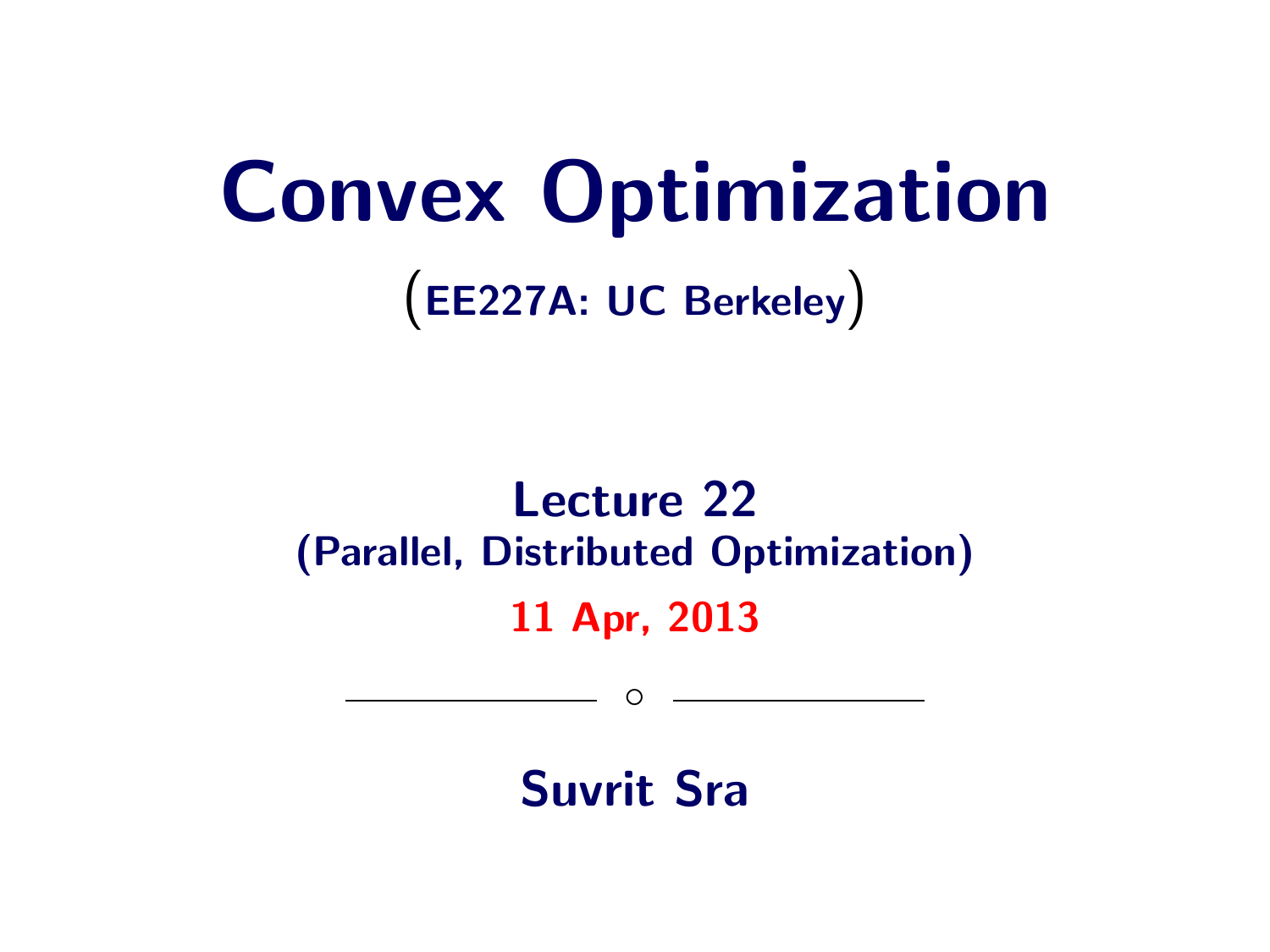$$
\min f(x) = \sum_{i=1}^{m} f_i(x)
$$

$$
x_{k+1} = x_k - \alpha_k \sum_{i=1}^m g_i(x_k),
$$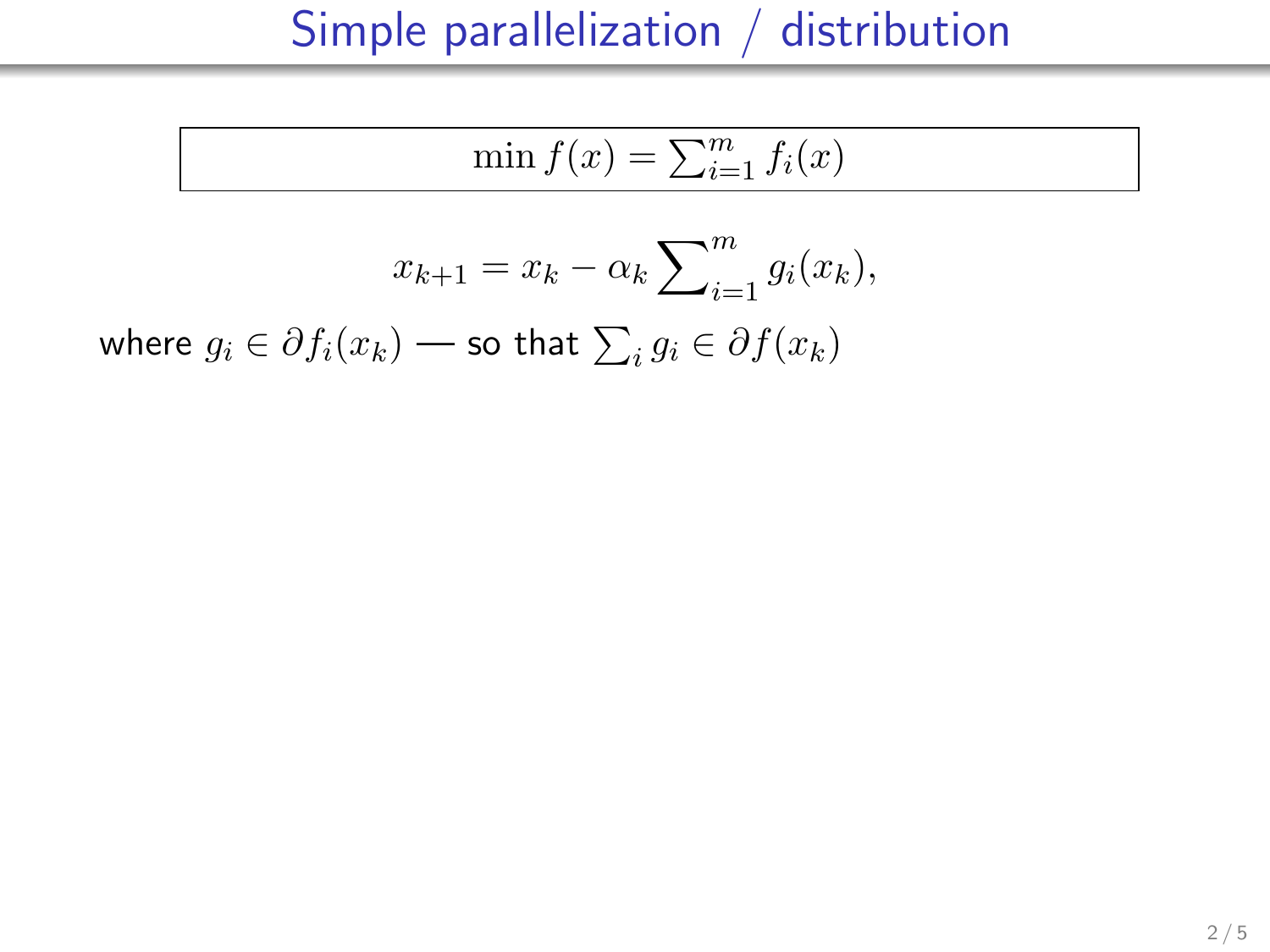$$
\min f(x) = \sum_{i=1}^{m} f_i(x)
$$

$$
x_{k+1} = x_k - \alpha_k \sum_{i=1}^m g_i(x_k),
$$

where  $g_i \in \partial f_i(x_k)$  — so that  $\sum_i g_i \in \partial f(x_k)$ 

 $\clubsuit$  The sum has m components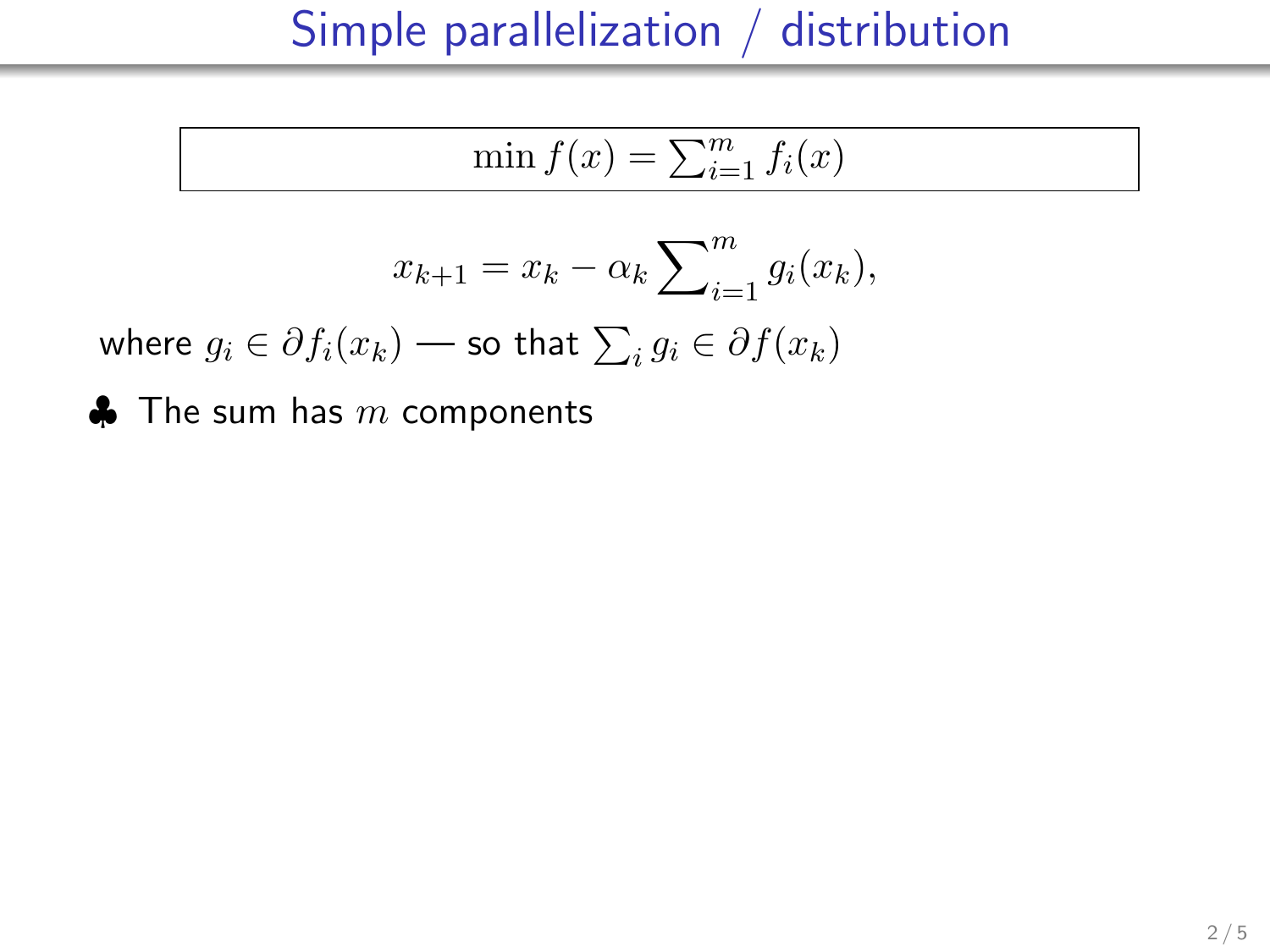$$
\min f(x) = \sum_{i=1}^{m} f_i(x)
$$

$$
x_{k+1} = x_k - \alpha_k \sum_{i=1}^m g_i(x_k),
$$

- $\clubsuit$  The sum has m components
- ♣ Easy parallelization: compute each  $g_i(x_k)$  on diff. processor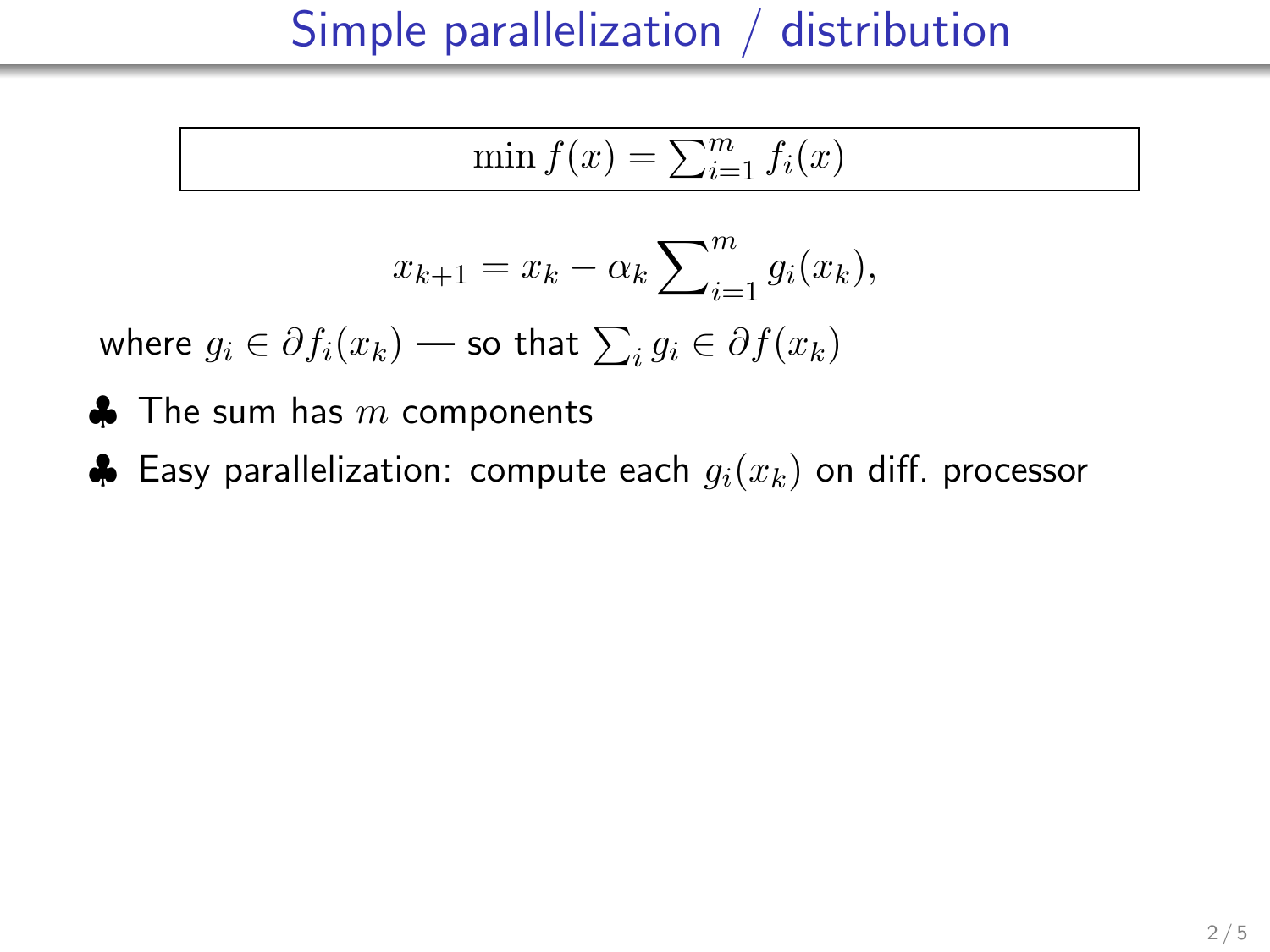$$
\min f(x) = \sum_{i=1}^{m} f_i(x)
$$

$$
x_{k+1} = x_k - \alpha_k \sum_{i=1}^m g_i(x_k),
$$

- $\clubsuit$  The sum has  $m$  components
- ♣ Easy parallelization: compute each  $g_i(x_k)$  on diff. processor
- **A** Then collect the answers on a master node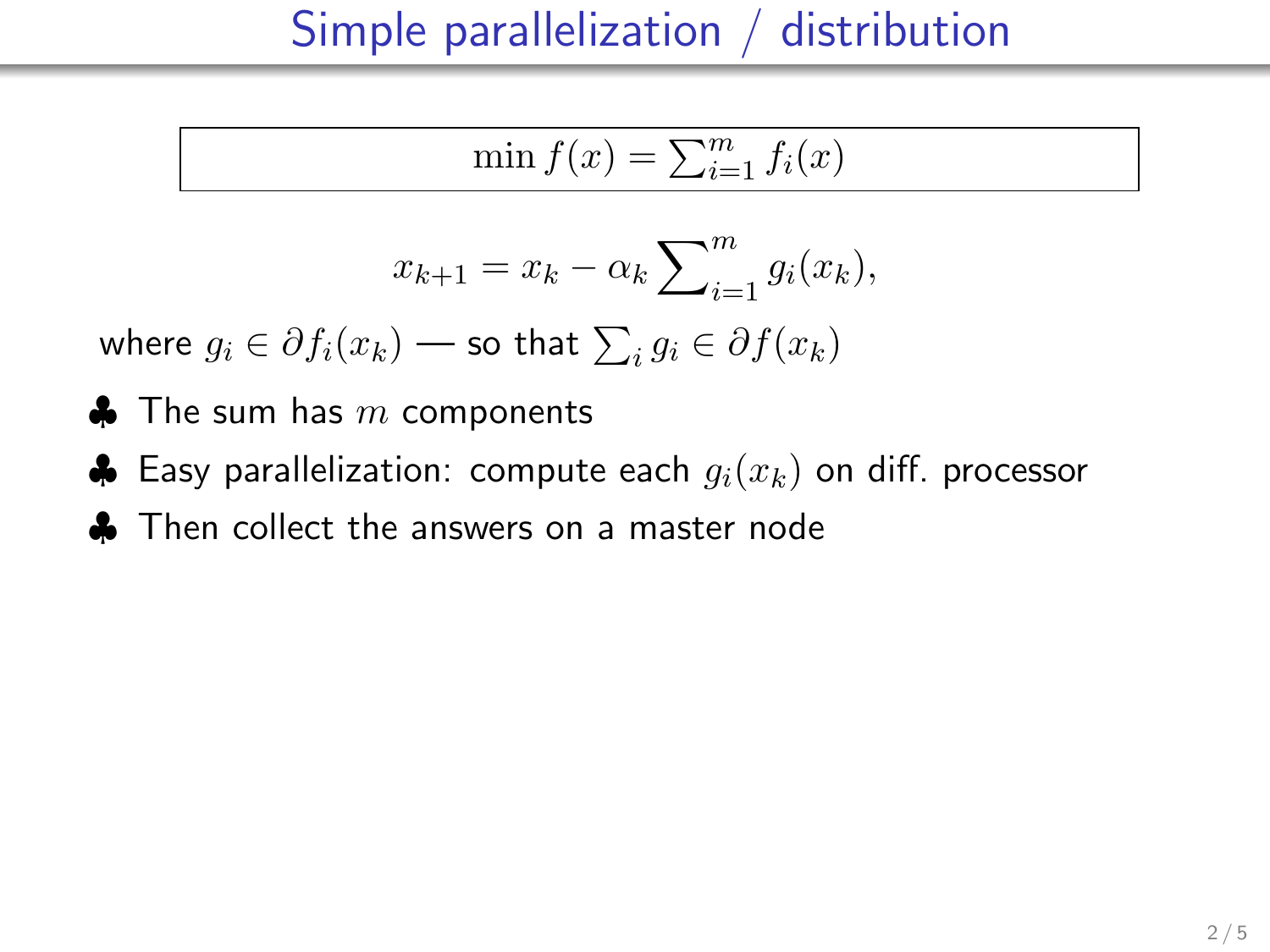$$
\min f(x) = \sum_{i=1}^{m} f_i(x)
$$

$$
x_{k+1} = x_k - \alpha_k \sum_{i=1}^m g_i(x_k),
$$

- $\clubsuit$  The sum has  $m$  components
- ♣ Easy parallelization: compute each  $g_i(x_k)$  on diff. processor
- ♣ Then collect the answers on a master node
- $\clubsuit$  Update  $\alpha_k$  and  $x_{k+1}$  in serial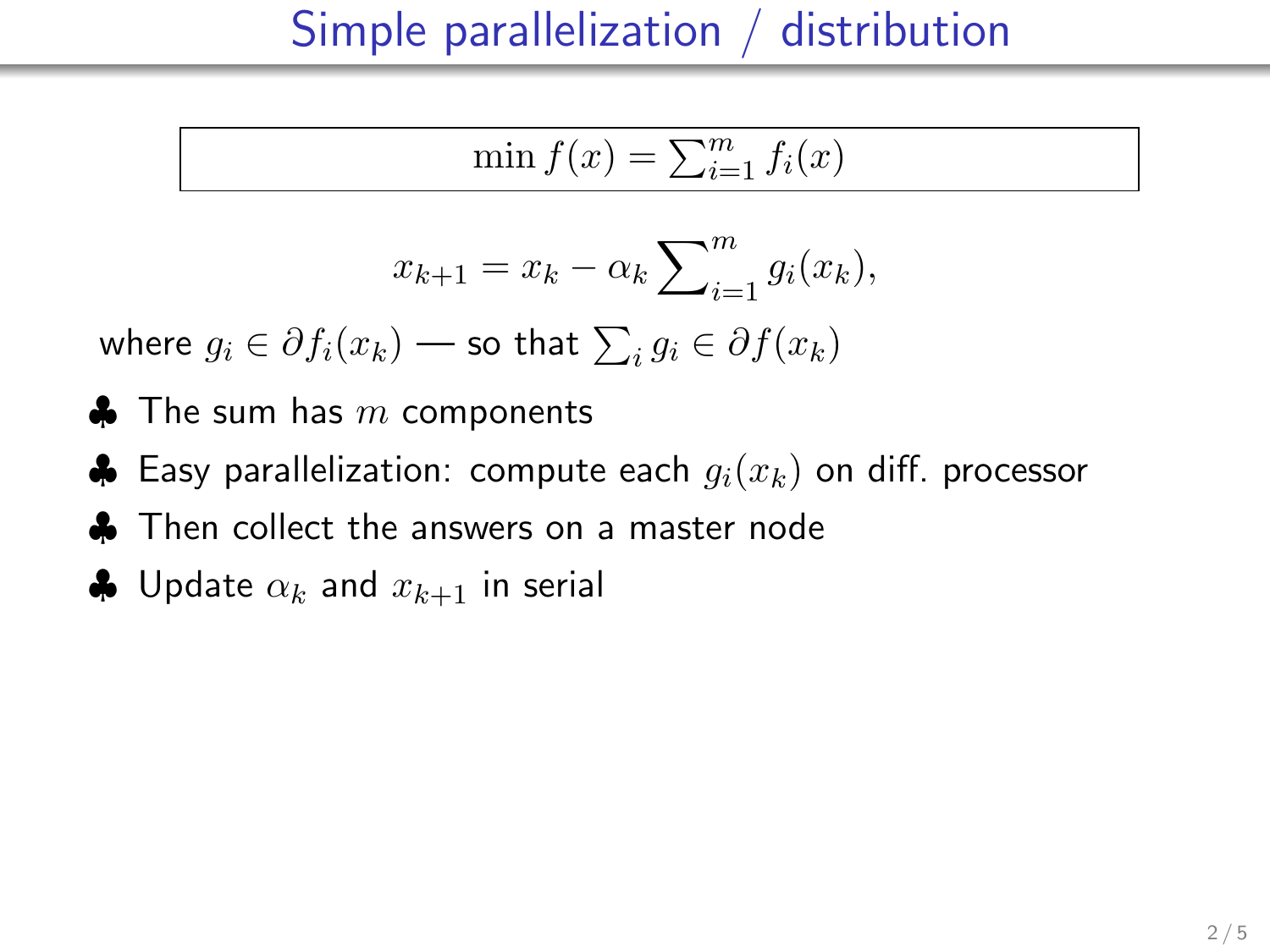$$
\min f(x) = \sum_{i=1}^{m} f_i(x)
$$

$$
x_{k+1} = x_k - \alpha_k \sum_{i=1}^m g_i(x_k),
$$

- $\clubsuit$  The sum has m components
- ♣ Easy parallelization: compute each  $g_i(x_k)$  on diff. processor
- ♣ Then collect the answers on a master node
- $\clubsuit$  Update  $\alpha_k$  and  $x_{k+1}$  in serial
- **♦** Share / Broadcast  $x_{k+1}$  and repeat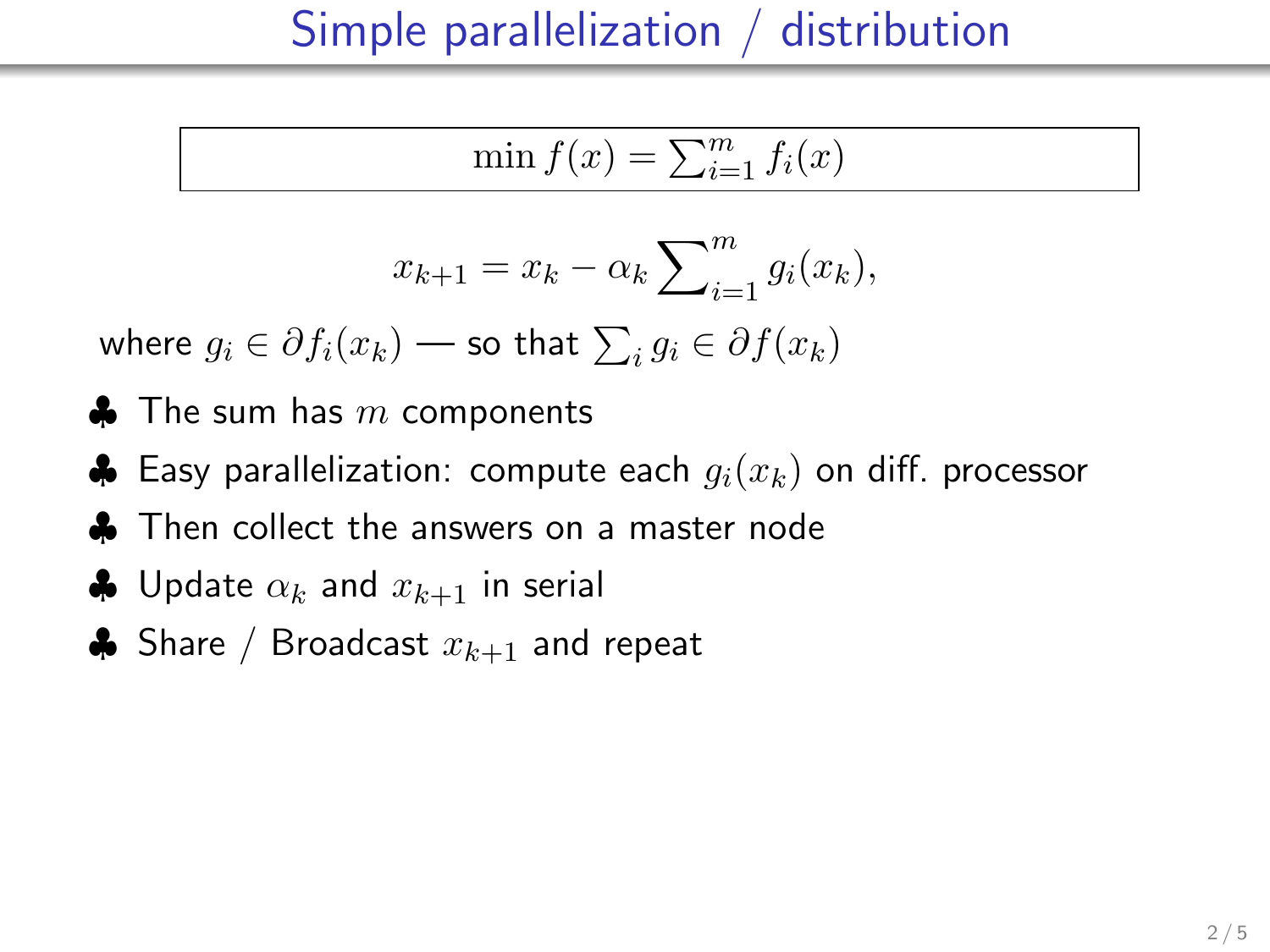$$
\min f(x) = \sum_{i=1}^{m} f_i(x)
$$

$$
x_{k+1} = x_k - \alpha_k \sum_{i=1}^m g_i(x_k),
$$

- $\clubsuit$  The sum has  $m$  components
- ♣ Easy parallelization: compute each  $g_i(x_k)$  on diff. processor
- ♣ Then collect the answers on a master node
- $\clubsuit$  Update  $\alpha_k$  and  $x_{k+1}$  in serial
- ♣ Share / Broadcast  $x_{k+1}$  and repeat
- **A** Highly **synchronized** computation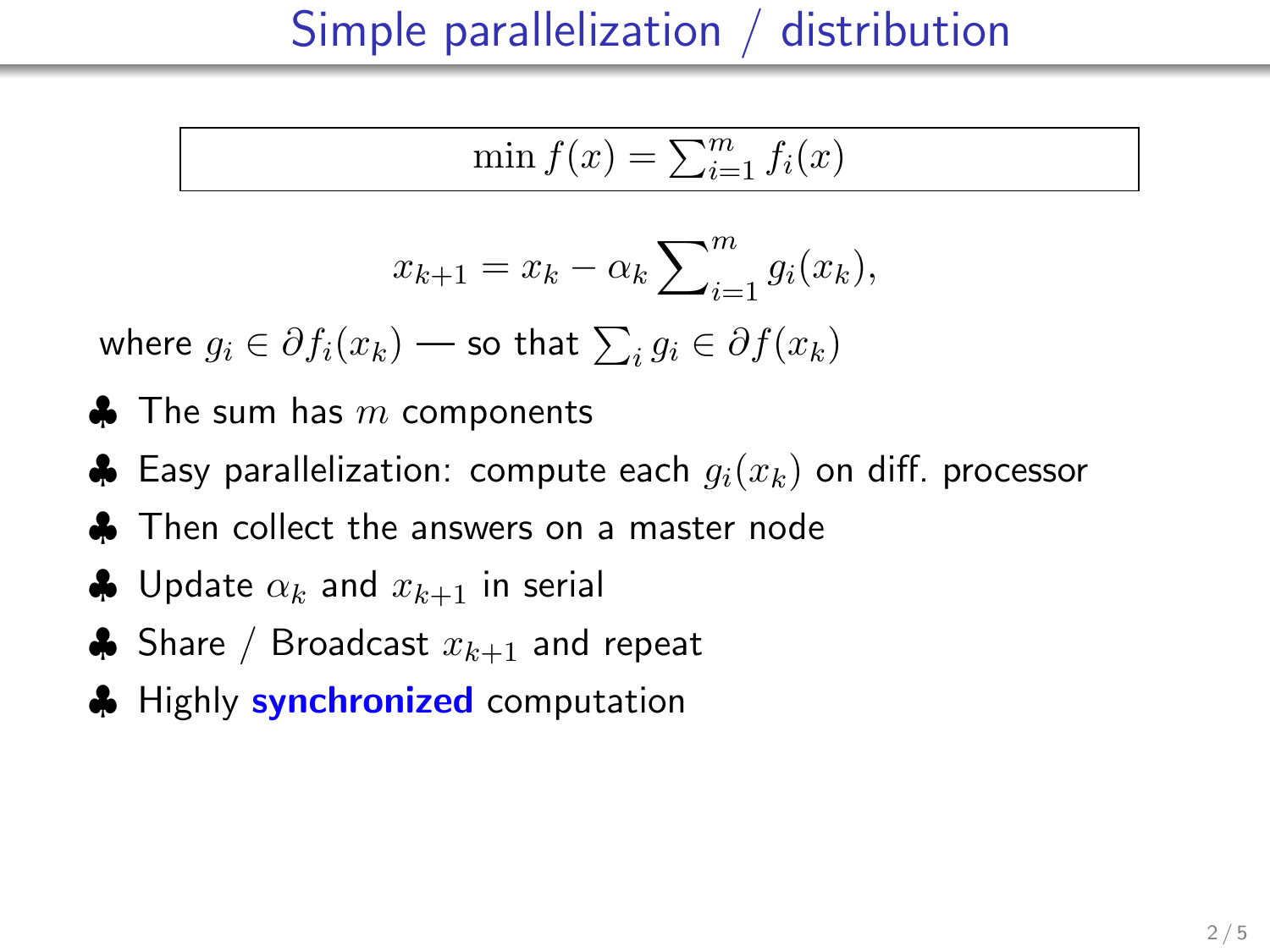$$
\min f(x) = \sum_{i=1}^{m} f_i(x)
$$

$$
x_{k+1} = x_k - \alpha_k \sum_{i=1}^m g_i(x_k),
$$

- $\clubsuit$  The sum has  $m$  components
- ♣ Easy parallelization: compute each  $g_i(x_k)$  on diff. processor
- ♣ Then collect the answers on a master node
- $\clubsuit$  Update  $\alpha_k$  and  $x_{k+1}$  in serial
- ♣ Share / Broadcast  $x_{k+1}$  and repeat
- **A** Highly **synchronized** computation
- $\clubsuit$  Makes sense if computing a single  $g_i$  is much slower than the involved costs of synchronization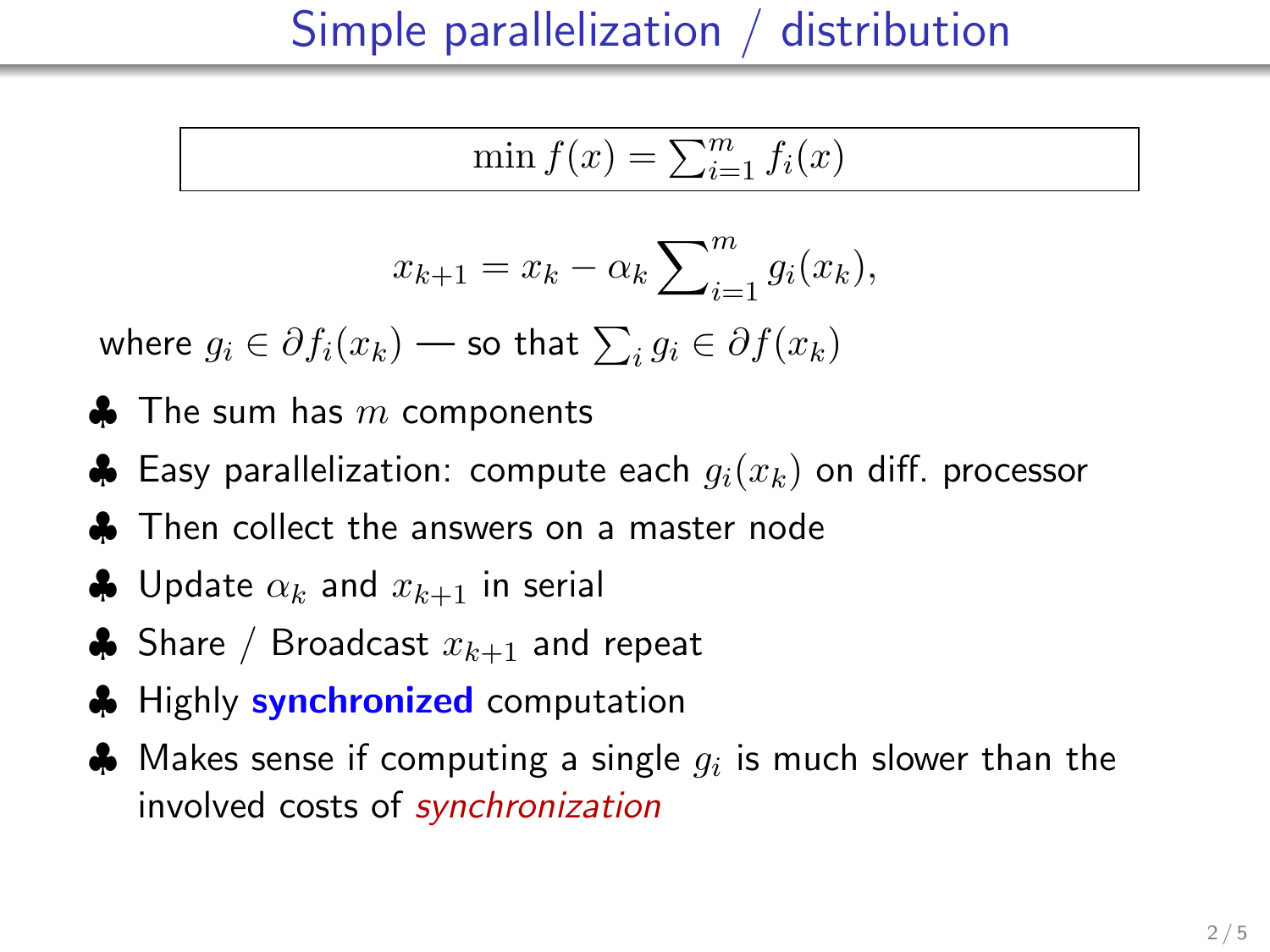If even one of the processors is slow in computing its subgradient  $g_i(x_k)$ , the whole update gets blocked due to synchronization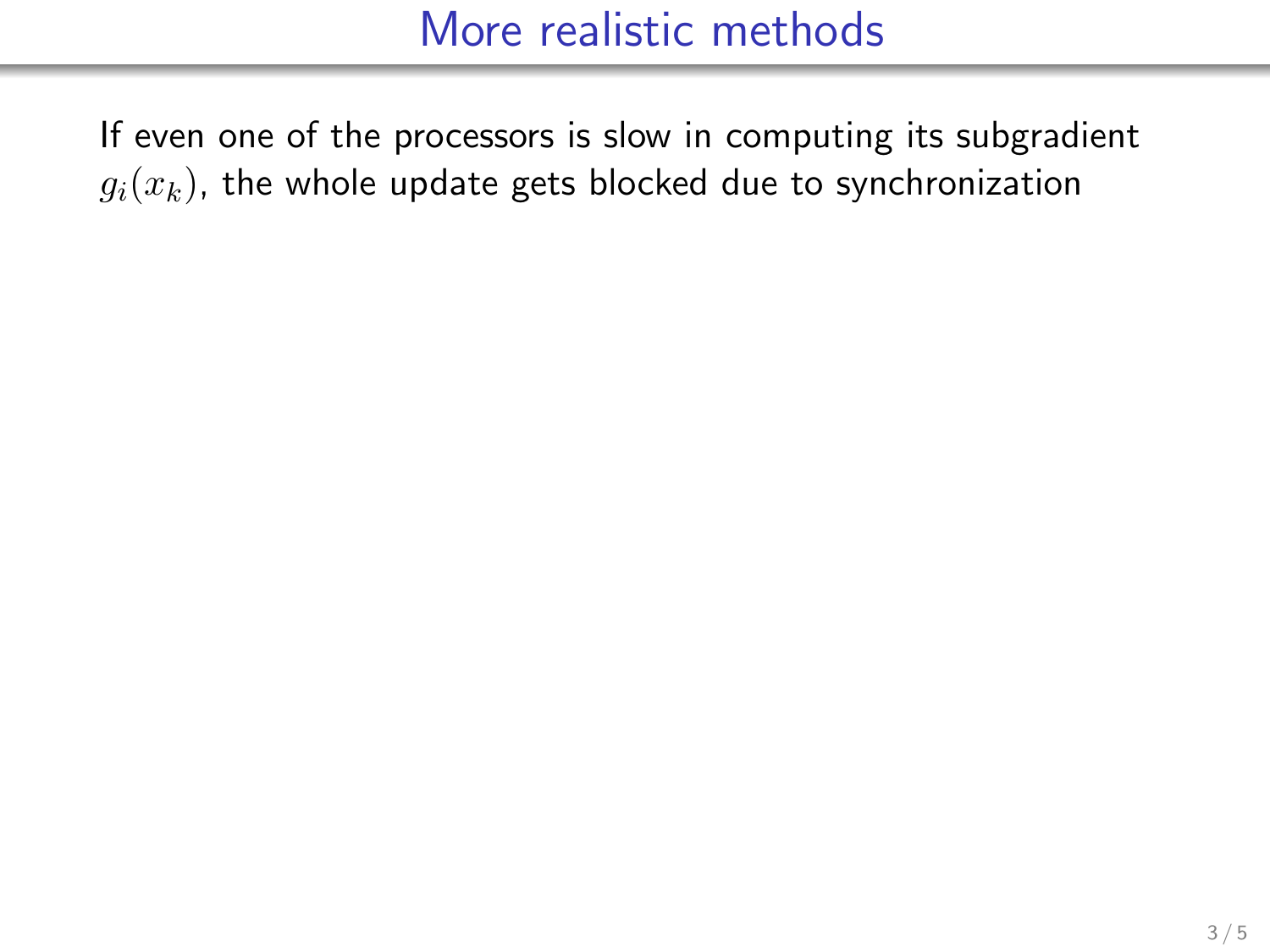If even one of the processors is slow in computing its subgradient  $g_i(x_k)$ , the whole update gets blocked due to synchronization

#### Asynchronous updates

$$
x_{k+1} = x_k - \alpha_k \sum_{i=1}^m g_i(k - \delta_i)
$$

where  $q_i(k - \delta_i)$  is a delayed subgradient. **Notation:** We write  $q_i(k) \equiv q_i(x_k)$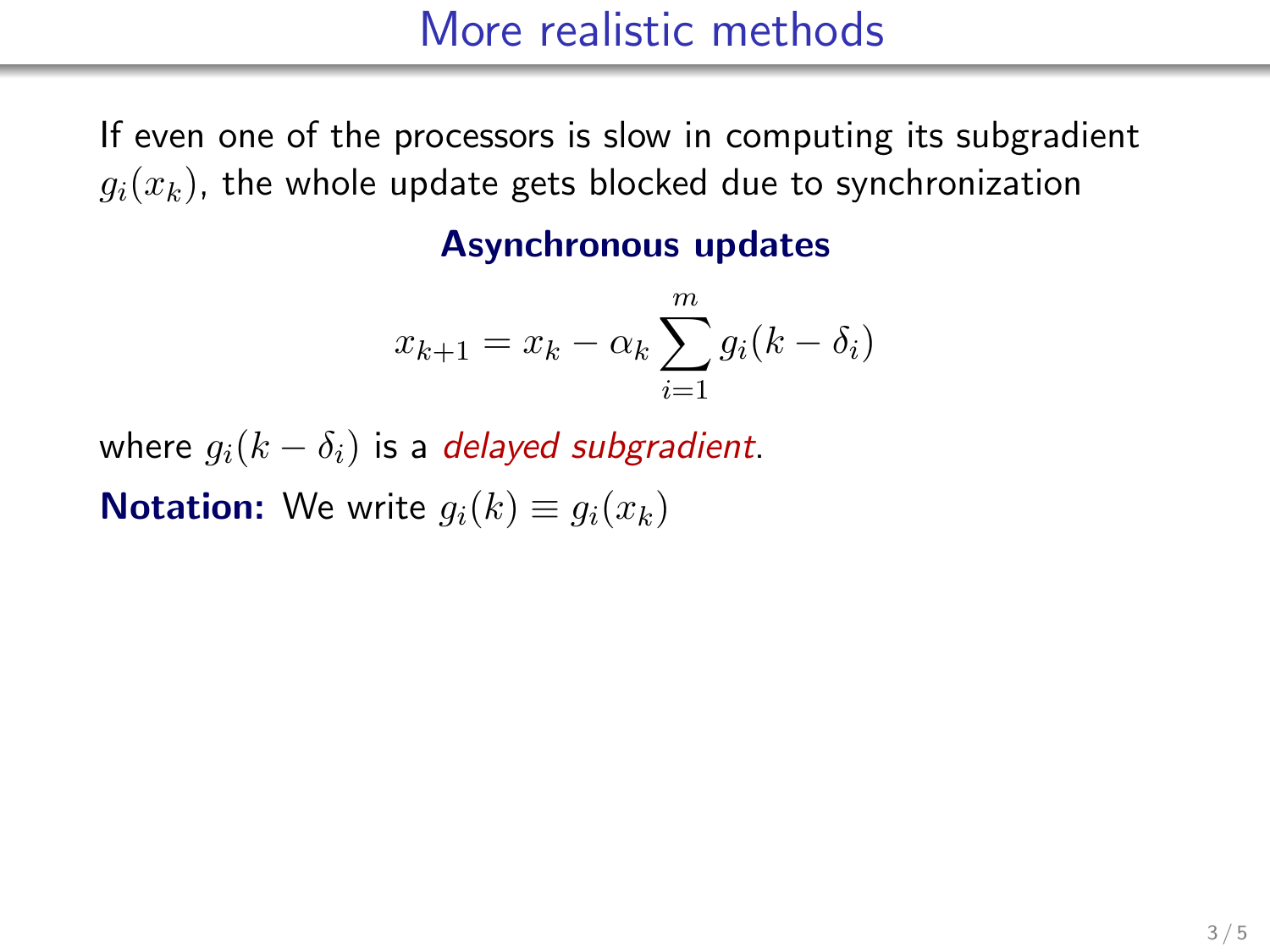$\clubsuit$  If no delay, then  $\delta_i = 0$  – synchronized case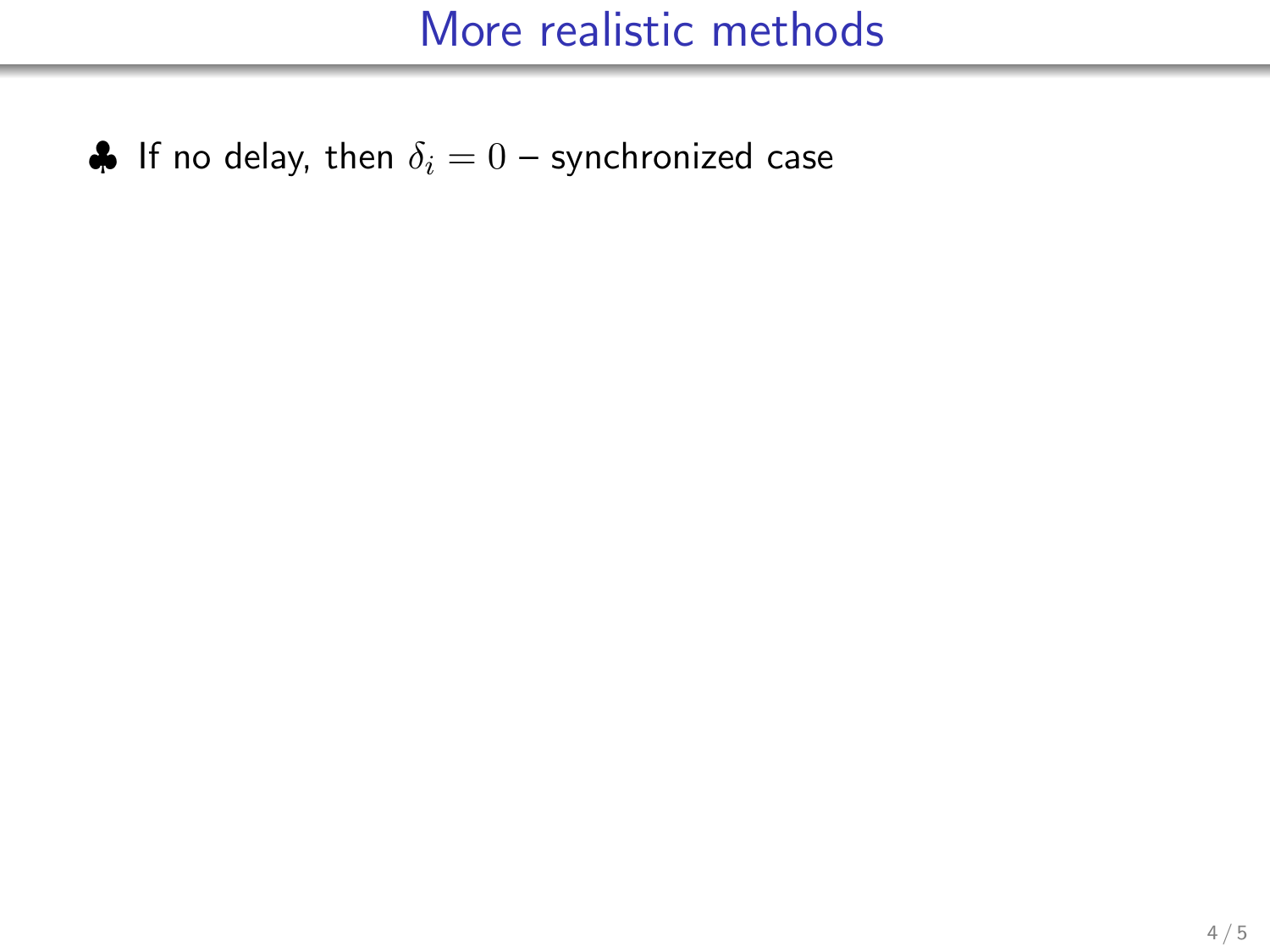- $\bullet$  If no delay, then  $\delta_i = 0$  synchronized case
- $\clubsuit$  Each processor can have its own delay  $\delta_i$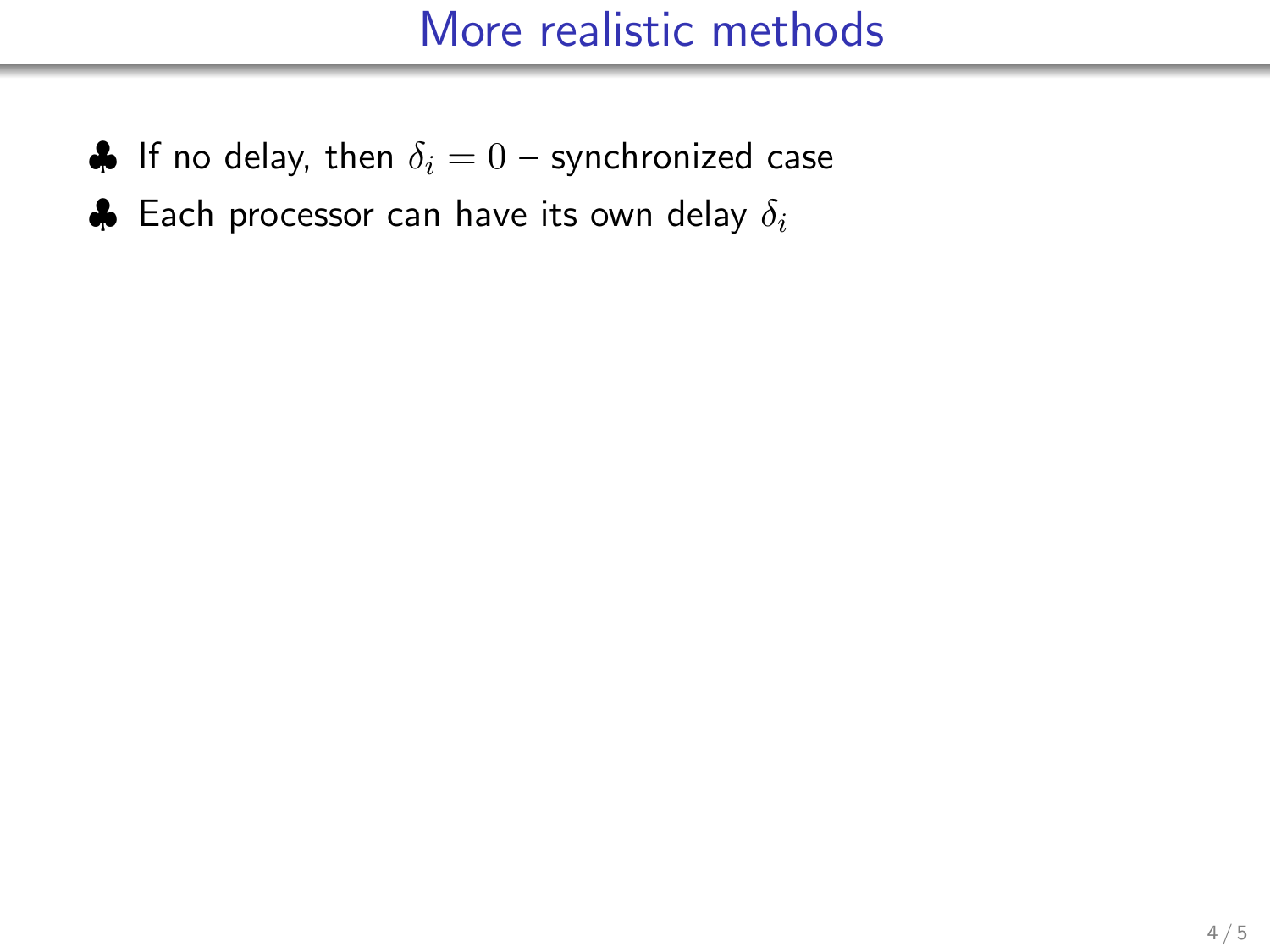- $\bullet$  If no delay, then  $\delta_i = 0$  synchronized case
- $\clubsuit$  Each processor can have its own delay  $\delta_i$
- $\clubsuit$  If  $g_i(k)$  not available from node i, don't block the update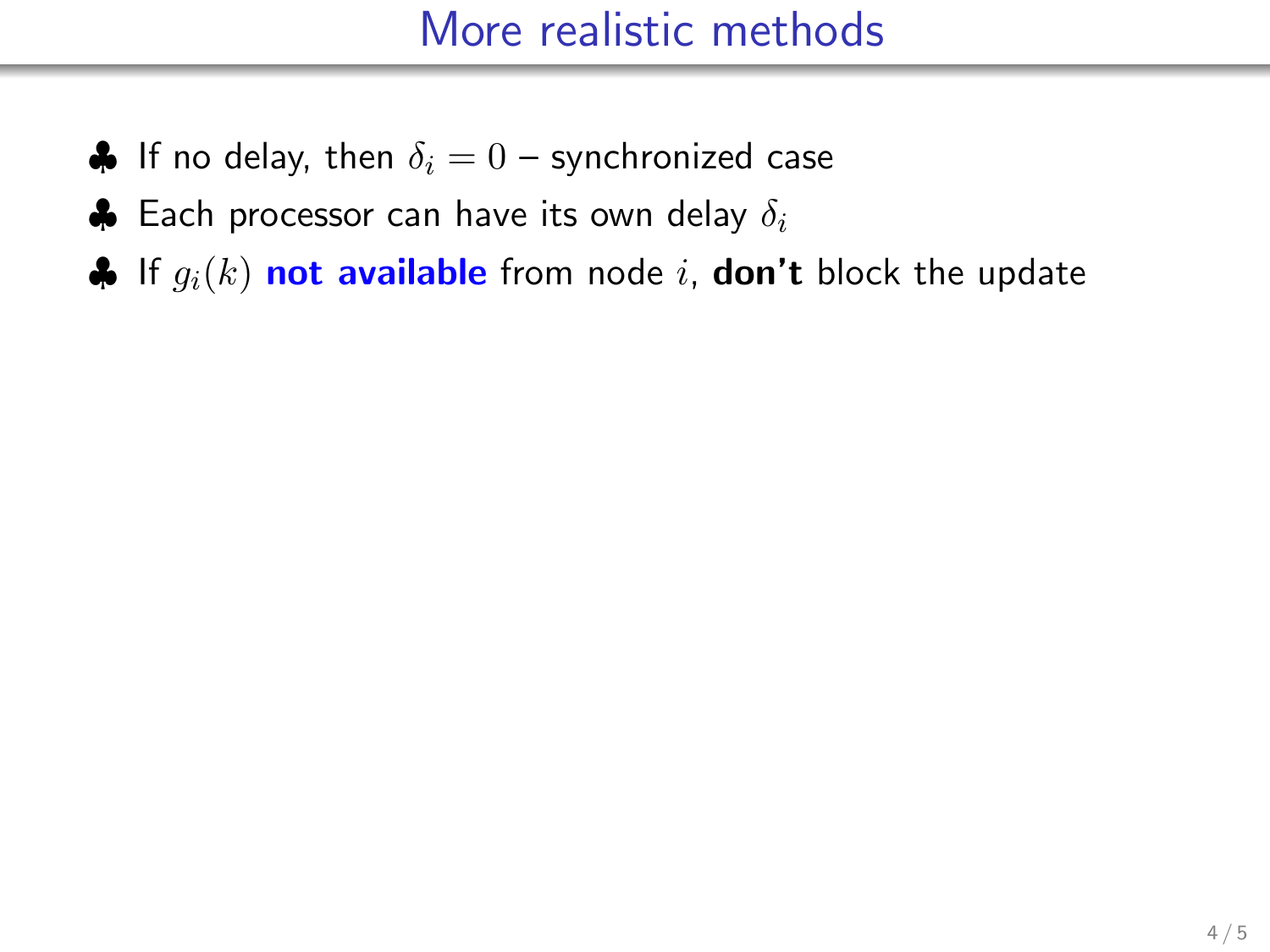- $\bullet$  If no delay, then  $\delta_i = 0$  synchronized case
- $\clubsuit$  Each processor can have its own delay  $\delta_i$
- $\clubsuit$  If  $g_i(k)$  not available from node i, don't block the update
- ♦ instead we go ahead and use the **most recently available** subgradient  $g_i(k - \delta_i)$  from processor i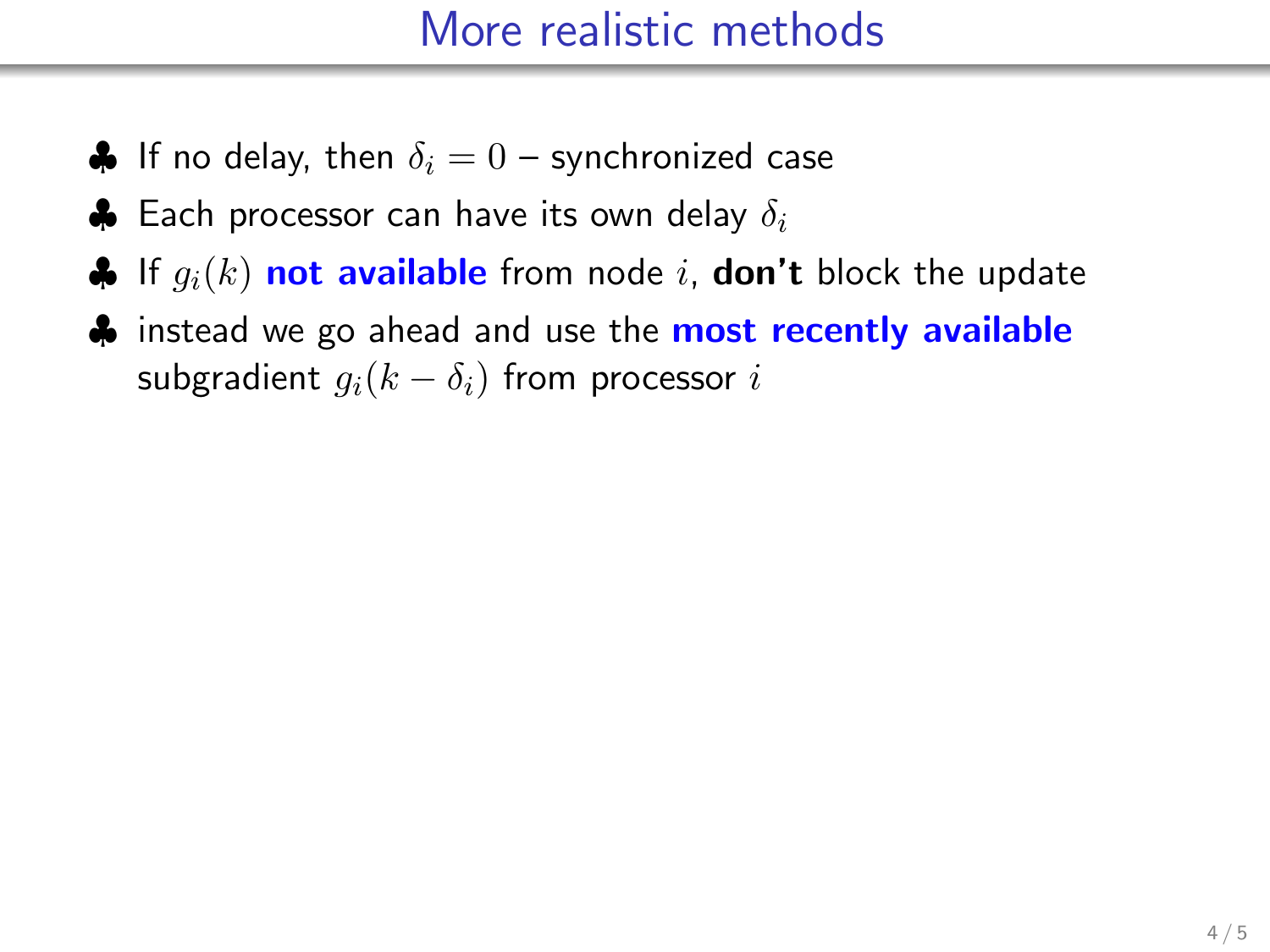- $\bullet$  If no delay, then  $\delta_i = 0$  synchronized case
- $\clubsuit$  Each processor can have its own delay  $\delta_i$
- $\clubsuit$  If  $q_i(k)$  not available from node i, don't block the update
- **♦** instead we go ahead and use the **most recently available** subgradient  $g_i(k - \delta_i)$  from processor i
- $\clubsuit$  The delays can be random / arbitrary but  $\bm{\text{bounded}}$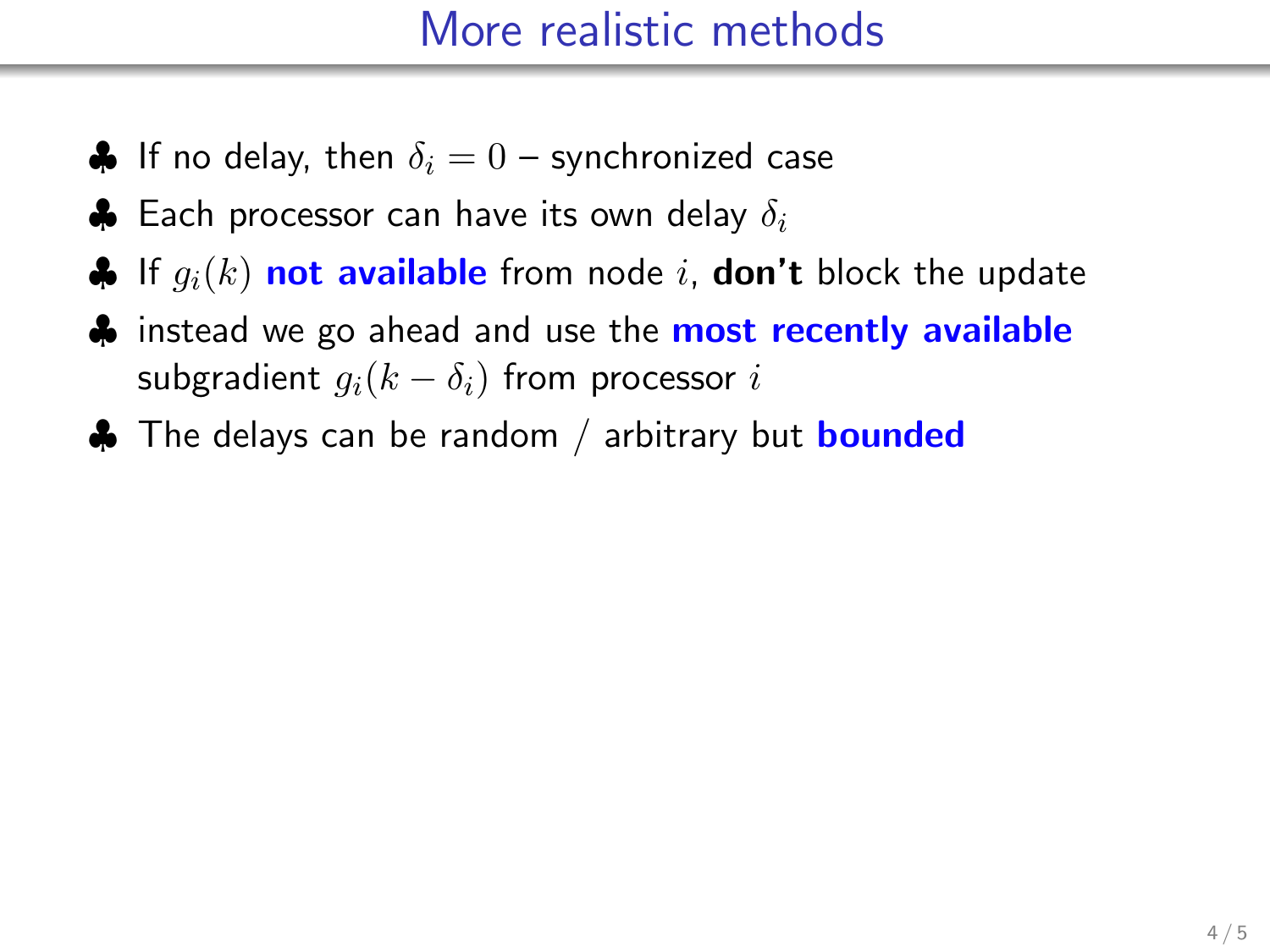- $\bullet$  If no delay, then  $\delta_i = 0$  synchronized case
- $\clubsuit$  Each processor can have its own delay  $\delta_i$
- $\clubsuit$  If  $q_i(k)$  not available from node i, don't block the update
- **♦** instead we go ahead and use the **most recently available** subgradient  $q_i(k - \delta_i)$  from processor i
- ♣ The delays can be random / arbitrary but **bounded**
- ♣ Key idea to analyze: view asynchronous method as an iterative gradient-method with deterministic or stochastic errors.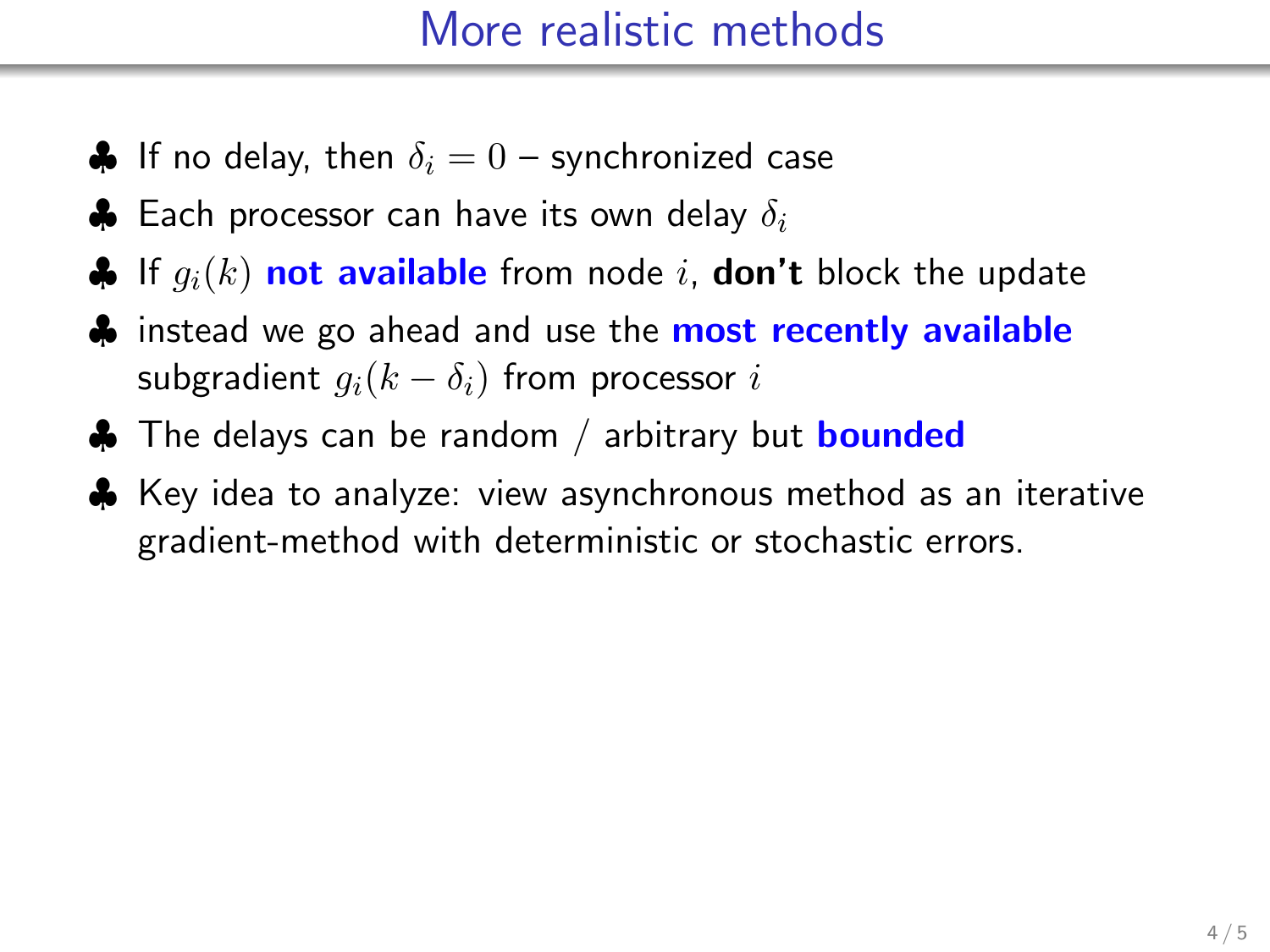- $\bullet$  If no delay, then  $\delta_i = 0$  synchronized case
- $\clubsuit$  Each processor can have its own delay  $\delta_i$
- $\clubsuit$  If  $q_i(k)$  not available from node i, don't block the update
- **♦** instead we go ahead and use the **most recently available** subgradient  $q_i(k - \delta_i)$  from processor i
- ♣ The delays can be random / arbitrary but **bounded**
- ♣ Key idea to analyze: view asynchronous method as an iterative gradient-method with deterministic or stochastic errors.

Delays impact speed of convergence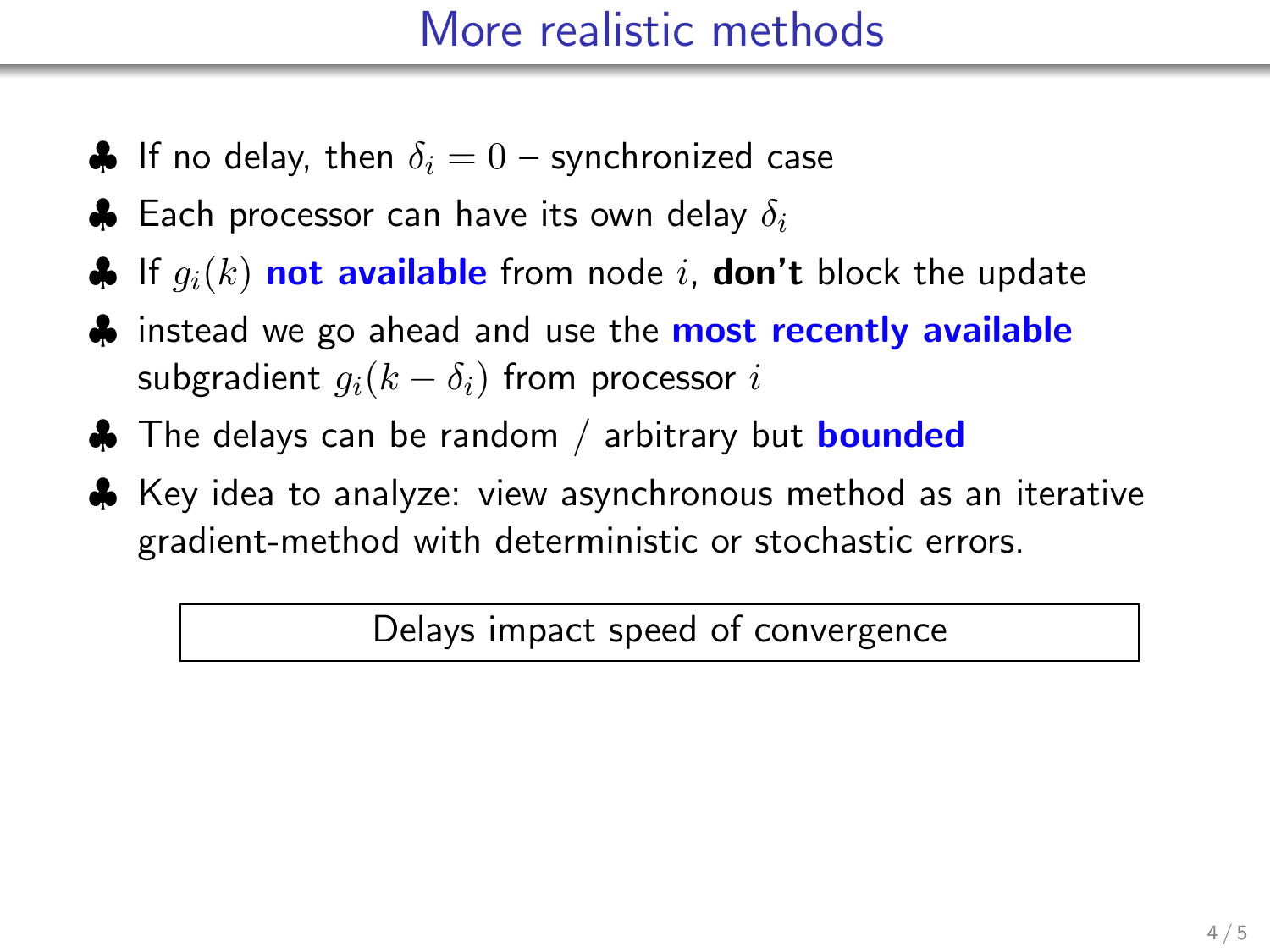- $\bullet$  If no delay, then  $\delta_i = 0$  synchronized case
- $\clubsuit$  Each processor can have its own delay  $\delta_i$
- $\clubsuit$  If  $q_i(k)$  not available from node i, don't block the update
- **♣** instead we go ahead and use the **most recently available** subgradient  $q_i(k - \delta_i)$  from processor i
- ♣ The delays can be random / arbitrary but **bounded**
- ♣ Key idea to analyze: view asynchronous method as an iterative gradient-method with deterministic or stochastic errors.

Delays impact speed of convergence

Delay  $\delta$ , leads to convergence rate:  $O(\sqrt{\delta/T})$ .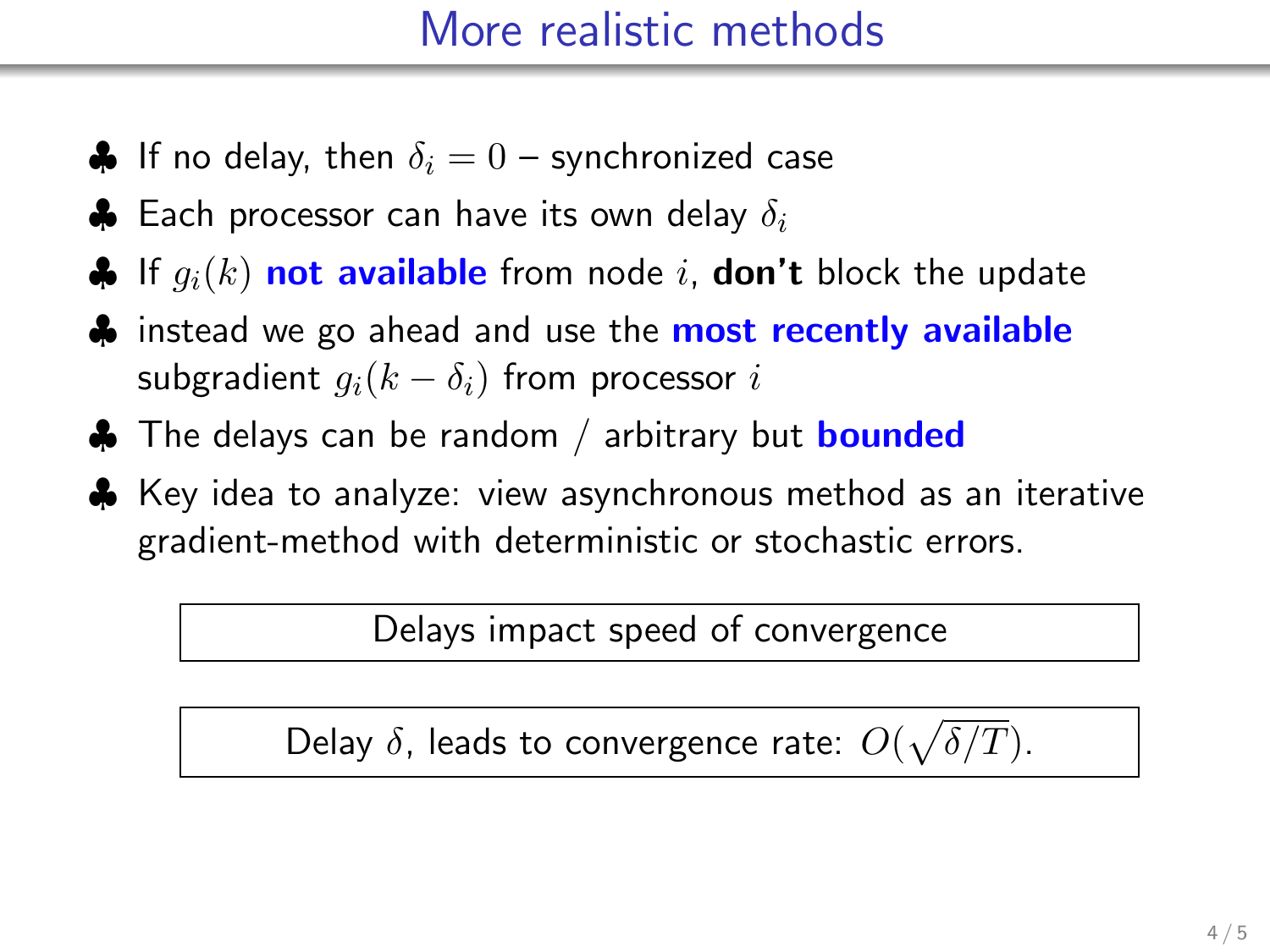#### Algorithm

$$
x_{k+1} = \underset{x}{\text{argmin}} \quad \left\{ \langle g_i(k - \delta_i), x \rangle + \frac{1}{\alpha_k} ||x - x_k||_2^2 \right\}
$$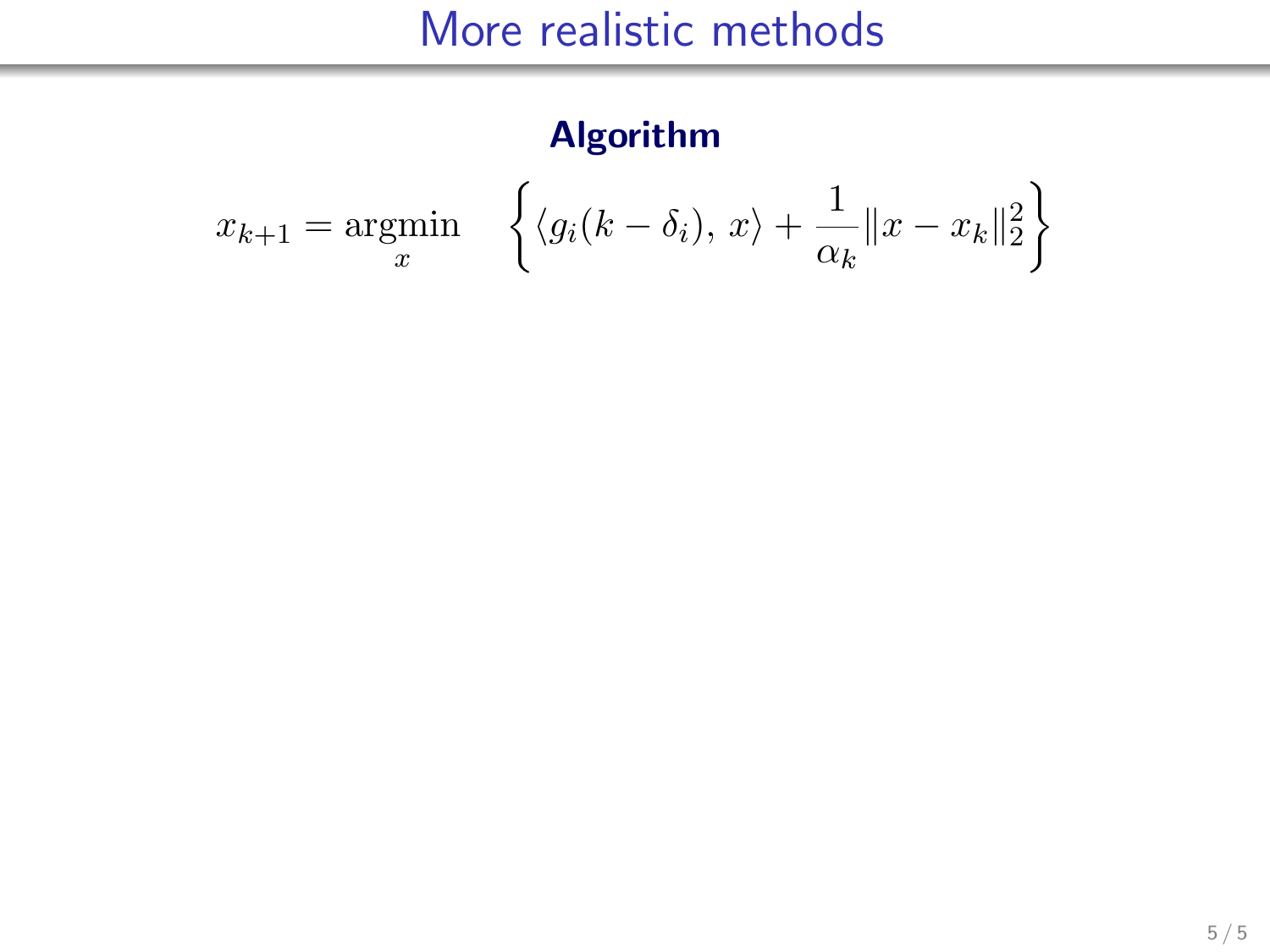#### Algorithm

$$
x_{k+1} = \underset{x}{\text{argmin}} \quad \left\{ \langle g_i(k - \delta_i), x \rangle + \frac{1}{\alpha_k} ||x - x_k||_2^2 \right\}
$$

#### Algorithm 2: Mirror descent version  $x_{k+1} = \operatornamewithlimits{argmin}_x$  $\left\{ \langle g_i(k-\delta_i), x \rangle + \frac{1}{\alpha} \right\}$  $\frac{1}{\alpha_k} D_\phi(x, x_k) \bigg\}$

 $D_{\phi}(x, y)$  is some strongly convex Bregman divergence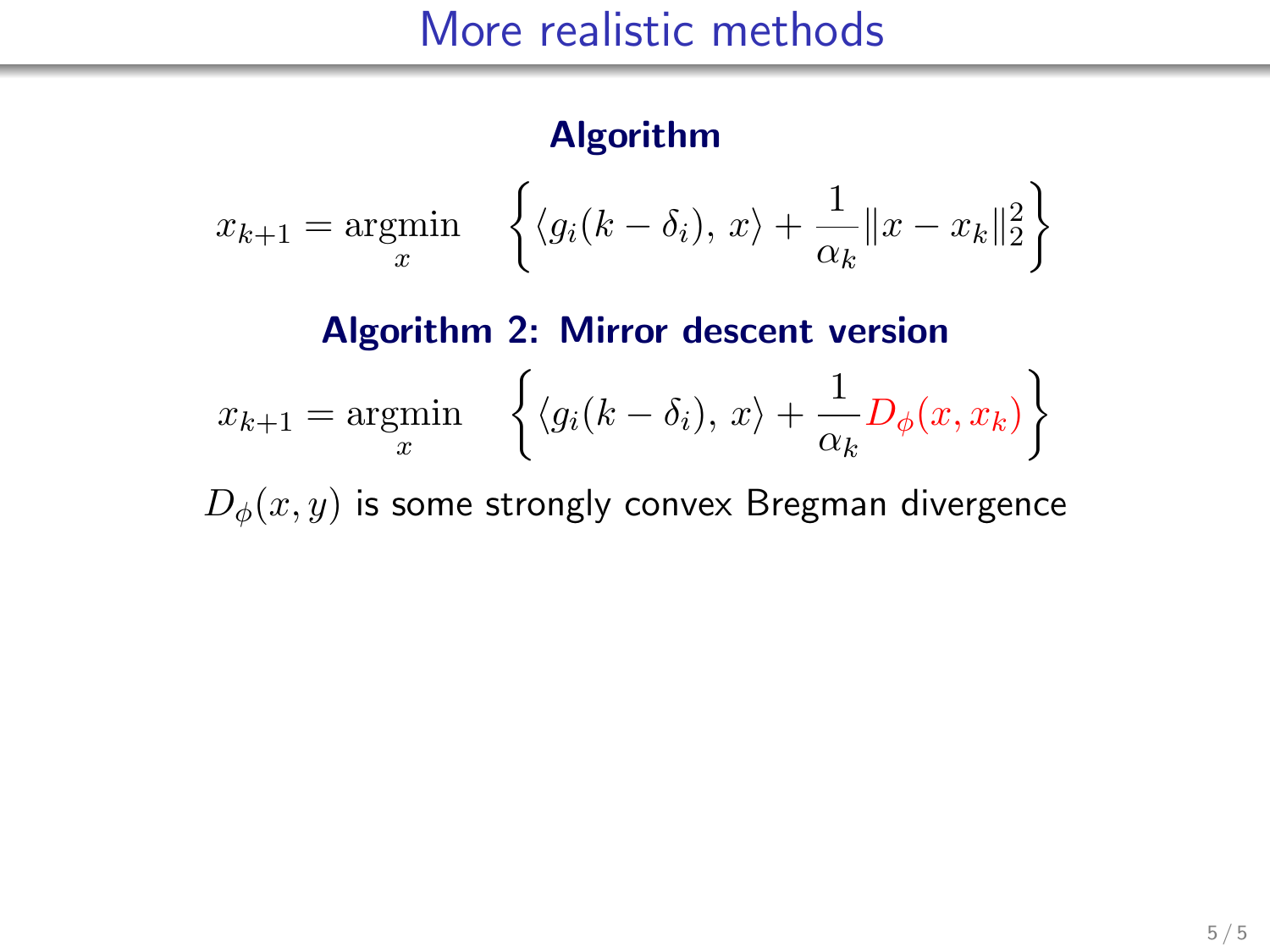#### Algorithm

$$
x_{k+1} = \underset{x}{\text{argmin}} \quad \left\{ \langle g_i(k - \delta_i), x \rangle + \frac{1}{\alpha_k} ||x - x_k||_2^2 \right\}
$$

#### Algorithm 2: Mirror descent version  $x_{k+1} = \operatornamewithlimits{argmin}_x$  $\left\{ \langle g_i(k-\delta_i), x \rangle + \frac{1}{\alpha} \right\}$  $\frac{1}{\alpha_k} D_\phi(x, x_k) \bigg\}$

 $D_{\phi}(x, y)$  is some strongly convex Bregman divergence

The above methods work for stochastic optimization